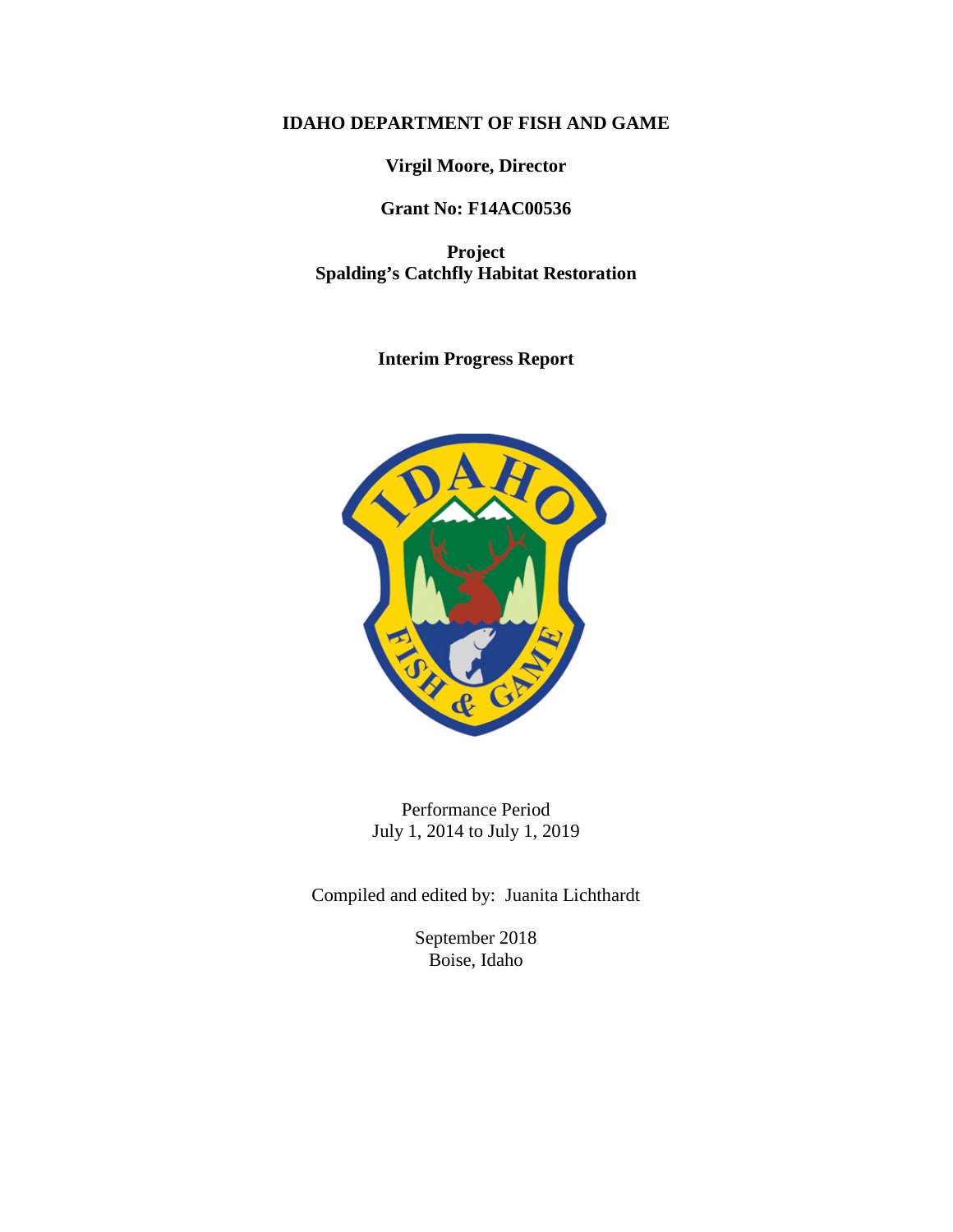Idaho Department of Fish and Game (IDFG) adheres to all applicable state and federal laws and regulations related to discrimination on the basis of race, color, national origin, age, gender, disability or veteran's status. If you feel you have been discriminated against in any program, activity, or facility of IDFG, or if you desire further information, please write to: Idaho Department of Fish and Game, PO Box 25, Boise, ID 83707 or US Fish and Wildlife Service, Division of Wildlife and Sport Fish Restoration Program, 5275 Leesburg Pike, MS: WSFR, Falls Church, VA 22041-3803, Telephone: (703) 358-2156. This publication will be made available in alternative formats upon request. Please contact IDFG for assistance.

Please note that IDFG databases containing this information are dynamic. Records are added, deleted, and/or edited on a frequent basis. This information was current as of August 28, 2018. Raw data do not have the benefit of interpretation or synthesis by IDFG.

IDFG requests that you direct any requests for this information to us rather than forwarding this information to third parties.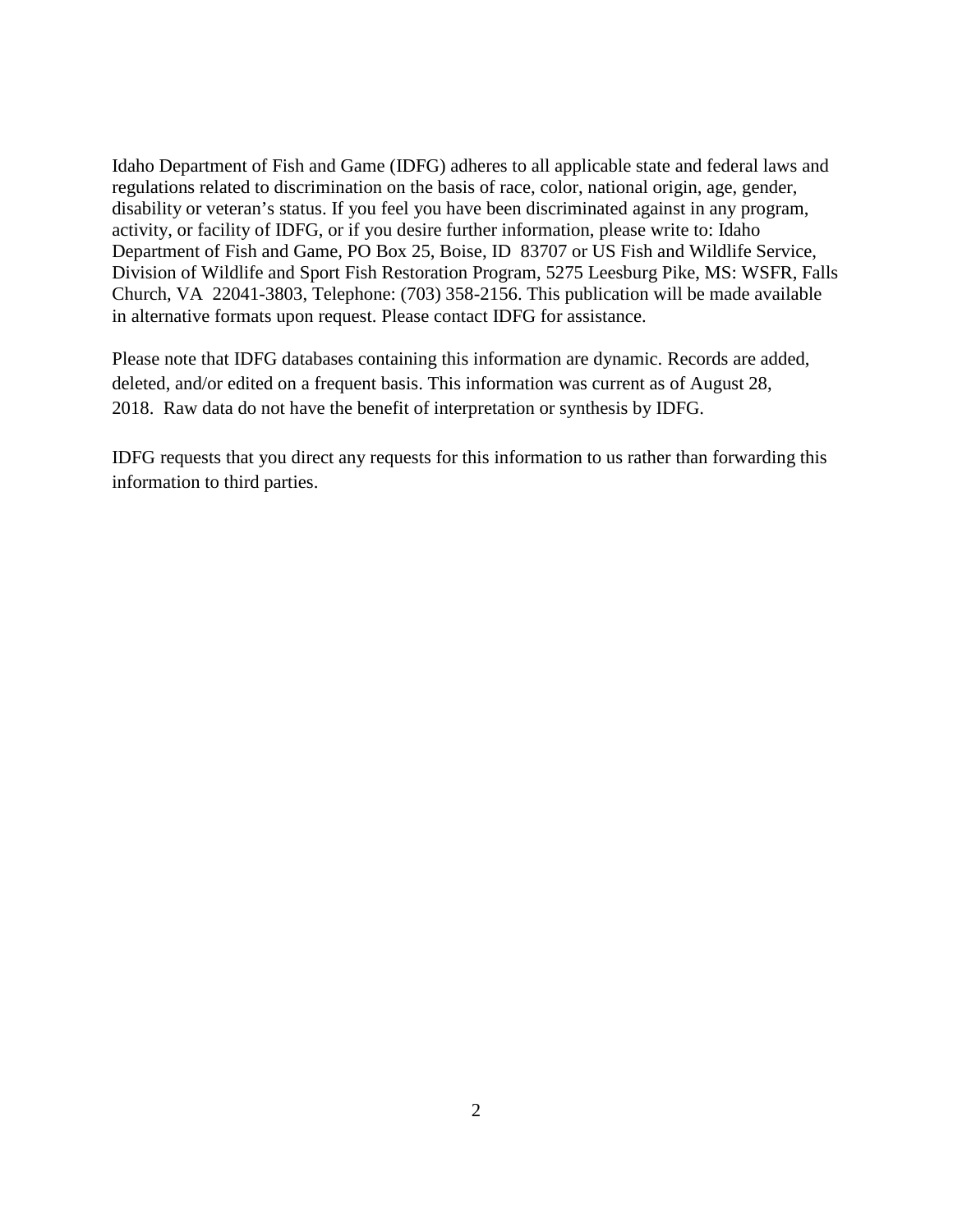### **FEDERAL AID IN WILDLIFE RESTORATION ANNUAL PROJECT PERFORMANCE REPORT**

#### **1. State:** Idaho

#### **Grant number:** F14AC00536

**Grant name:** Spalding's Catchfly Habitat Restoration

**2. Report Period:** July 1, 2017 to June 30, 2018

**Report due date:** September 28, 2018

**3. Location of work:** Clearwater Region

#### **4. Objectives:**

Ten Mile Creek Ranch is privately owned property in Nez Perce County, Idaho and has several subpopulations of Spalding's catchfly (*Silene spaldingii*), a federally listed threatened plant. Canyon grassland habitat on the Ten Mile Creek Ranch where Spalding's catchfly occurs will be improved through weed control and/or native grass and forb seeding.

The U.S. Fish and Wildlife Service (USFWS) and Idaho Department of Fish and Game (IDFG) will work cooperatively with the landowner in developing the habitat improvement projects. Location and methods will be determined to provide the most benefit to the identified subpopulation(s) of Spalding's catchfly.

# **5. If the work in this grant was part of a larger undertaking with other components and funding, present a brief overview of the larger activity and the role of this project.**

N/A

#### **6. Describe how the objectives were met.**

In 2018, IDFG conducted weed control and community monitoring using methods initiated in 2015. In June 2018 hairy vetch (*Vicia villosa*) and yellow starthistle (*Centaurea solstitialis*) were hand-pulled by IDFG staff around previously selected Spalding's catchfly plants and from two weed-treatment plots within the largest subpopulation. All four plots (two treatment plots and two control) were sampled prior to weeding. IDFG updated the landowner (Rick Rupp) of all work performed on the property.